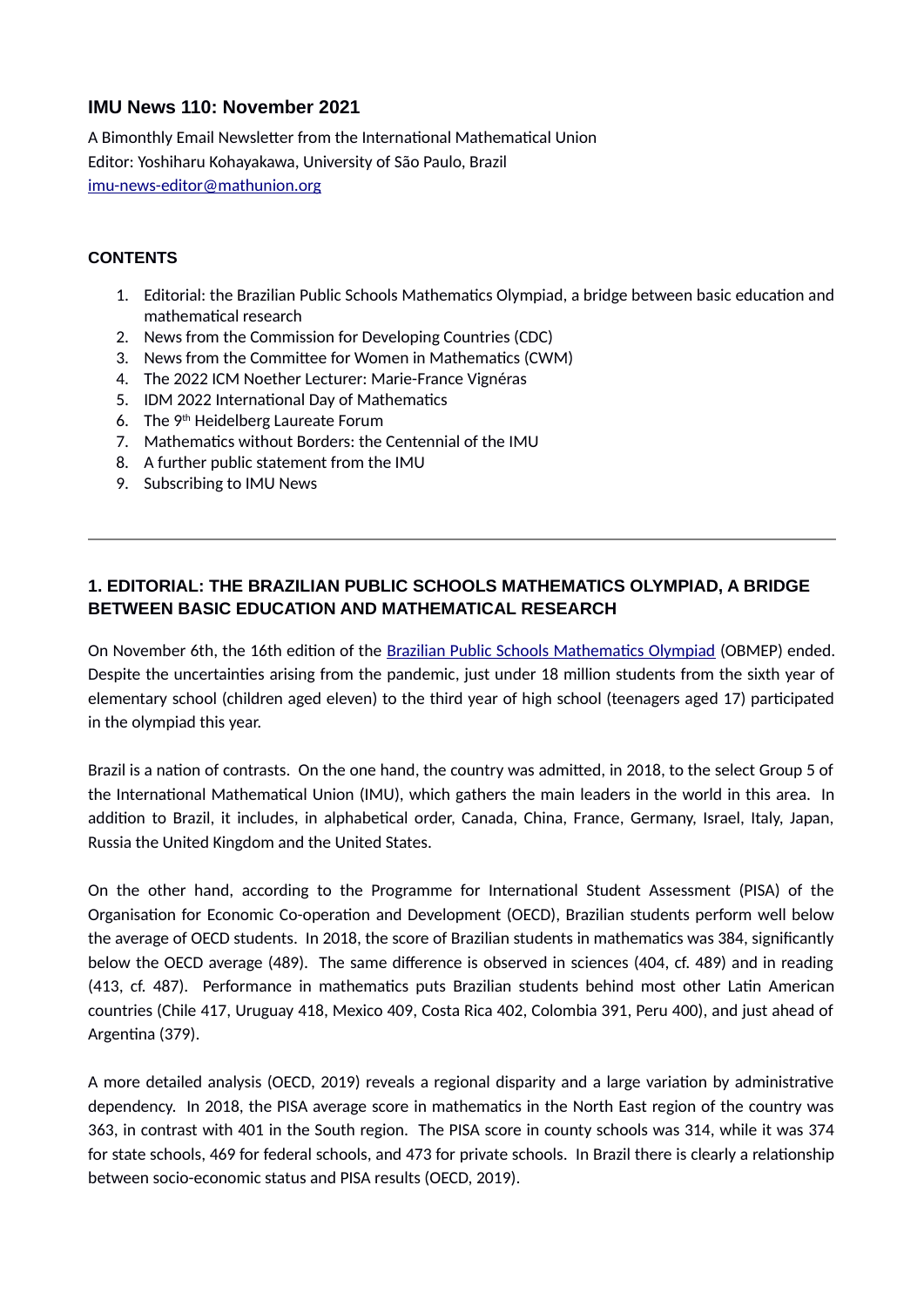As the OBMEP's problems do not measure knowledge in mathematics, but creativity, abstraction and reasoning skills, the olympiad reveals every year students with talent for the exact sciences. In the year following the olympiad, the 7,475 medal winners receive a grant from the [National Council for Scientific and](https://www.gov.br/cnpq/pt-br) [Technological Development](https://www.gov.br/cnpq/pt-br) (CNPq) to participate in a training program that teaches mathematics through problem solving and encourages students to continue their studies at a university. Many of them thus become the first member of their families to go into higher education.

This is not the only benefit of OBMEP to the teaching of mathematics in the country. With the olympiads, an increasing number of university mathematics professors are involved in basic education, either in the student training programme described above, or in similar programmes for basic education teachers.

In addition, OBMEP has encouraged university professors to write books for basic education, to contribute to the [OBMEP Portal,](https://portaldaobmep.impa.br/) which contains videos, theoretical booklets, exercise books and tests covering all basic mathematics education curriculum, and to help in establishing curriculum itineraries for high schools.

We thus hope to gradually improve the teaching of elementary mathematics in Brazil, supported by the quality of the scientific research in the country.

*Claudio Landim Deputy Director of IMPA and OBMEP's General Supervisor*

## **2. NEWS FROM THE COMMISSION FOR DEVELOPING COUNTRIES (CDC)**

**New call of the Project Support Program of the IMU CDC.** The [IMU CDC i](https://www.mathunion.org/cdc)nvites applications to the new call of the Project Support Program (PSP). This program supports higher education and capacity building projects as well as local initiatives in mathematics and mathematical education, be they international, regional or local initiatives in [Developing Countries](https://www.mathunion.org/cdc/about-cdc/definition-developing-countries) as defined by IMU for the period 2019-2022. Research projects are not eligible. Projects financed in the past years can be consulted in the website of the program.

- Projects should start between July 1, 2022, and June 30, 2023.
- The maximum amount to be awarded to each application is 10 000  $\epsilon$ .
- The deadline for applications is **January 31, 2022**.

For more information, visit [this webpage.](https://www.mathunion.org/cdc/grants/project-support-program)

**New call of the IMU CDC Graduate Assistantships in Developing Countries Program (GRAID).** This program provides modest support for emerging research groups, working in a developing country listed in Priority 1 or 2 of the [IMU Definition of Developing Country](https://www.mathunion.org/cdc/about-cdc/definition-developing-countries), making it possible for them to fund their most talented students to study full-time and pursue a Master's or PhD degree in mathematics.

We invite applications from teams consisting of a Principal Investigator plus his or her research group and an International Partner by **March 15, 2022**.

The Principal Investigator should be a university professor in mathematics holding a PhD, working at a university or research centre in a developing country listed in Priority 1 or 2 of the IMU Definition of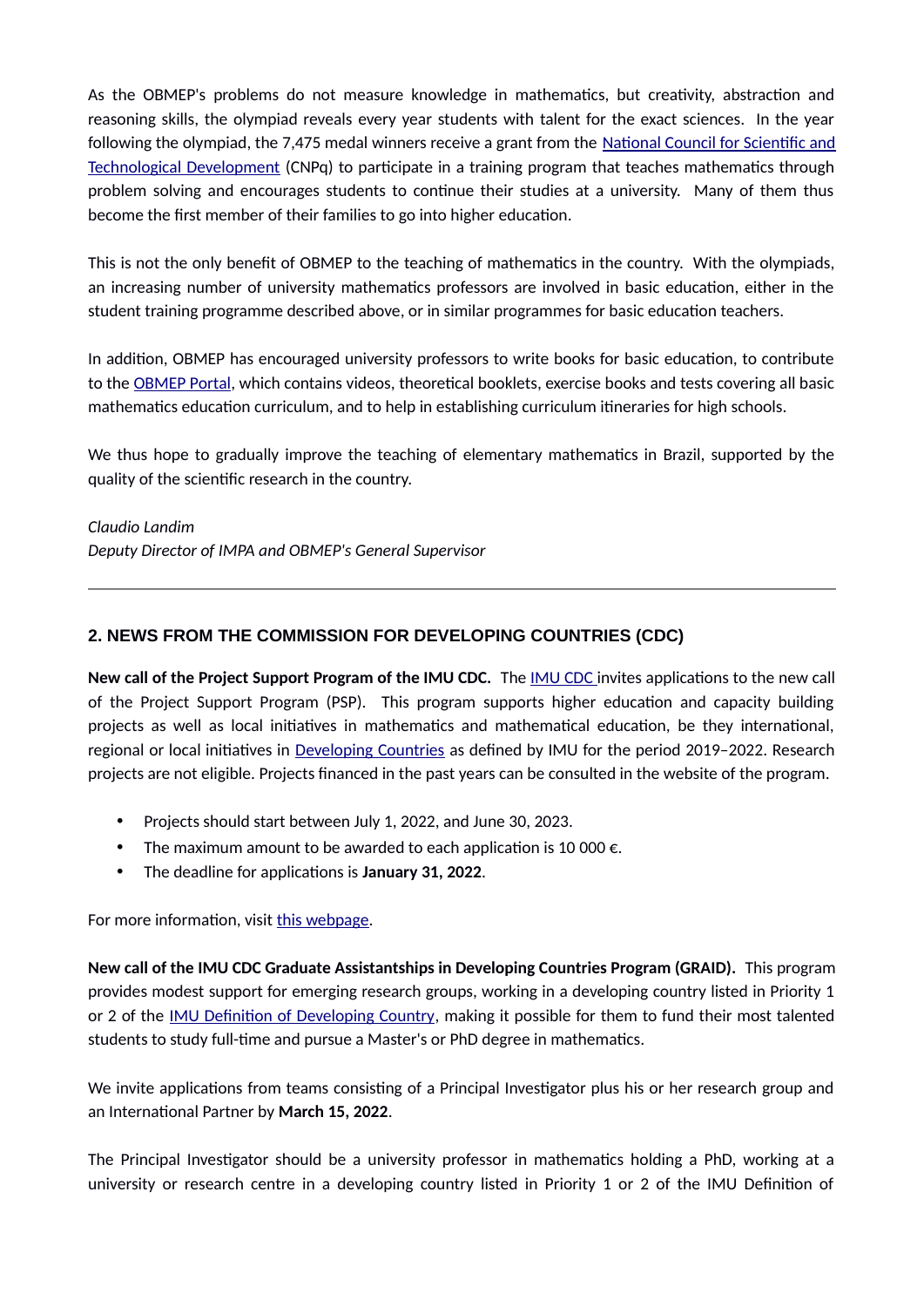Developing Country, who is already training mathematics Master's or PhD students and who is part of a research group. The International Partner should be a mathematician working at a university or research centre not based in any of the countries listed in Priority 1 or 2 of the IMU Definition. At the time of application there should be an active and ongoing collaboration between the International Partner and Principal Investigator.

This program is managed by the GRAID Subcommittee and the American Mathematical Society.

For more information please visit [this page](https://www.mathunion.org/cdc/scholarshipsgraduate-scholarships/graduate-assistantships-developing-countries).

**Call for Donations to the GRAID Program.** Funding for GRAID is provided by voluntary donations from mathematicians or mathematical institutions worldwide. The IMU CDC acknowledges and encourages donations to GRAID, which can be made via the [Friends of IMU website](http://friends-imu.org/donate/-graid).

**Mathematics Library Assistance Scheme for Developing Countries: Call for Donations.** The IMU CDC Library Assistance Scheme matches donors of mathematical material with libraries in universities/research institutions in developing countries where there is a need for mathematical research literature.

CDC offers financial support for shipping costs to individual scientists or institutions wishing to donate books in the mathematical sciences to libraries in developing countries. Please note that donors have to arrange the shipment.

Potential donors have to notify IMU of their available donations, which are then (if suitable) listed on the CDC website where libraries can apply. No material is available at the moment, while some libraries in developing countries are on the waiting list to receive books/journals. We encourage donations!

Please visit [this webpage](https://www.mathunion.org/cdc/scholarships/library-assistance-scheme) for more information.

*[Olga Gil-Medrano](https://www.uv.es/~gilo/Pagina_web2/Inicio.html) [Secretary for Policy of the CDC](https://www.mathunion.org/cdc/about-cdc/members)*

# **3. NEWS FROM THE COMMITTEE FOR WOMEN IN MATHEMATICS (CWM)**

**CWM funding call for 2022.** Applications should be sent before 15 December 2021 to [applications-for](mailto:applications-for-cwm@mathunion.org?subject=CWM%20Funding%202022)[cwm@mathunion.org](mailto:applications-for-cwm@mathunion.org?subject=CWM%20Funding%202022) for project funding aimed at either:

- Establishing or supporting networks for women in mathematics preferably at the continental or regional level, or
- Organizing research workshops geared towards establishing research networks for women by fostering research collaborations during the event, or
- Other ideas for researching and/or addressing issues encountered by women in mathematics.

For further details please check [the CWM funding call for 2022.](https://www.mathunion.org/fileadmin/CWM/frontpage/CWMCall2022.pdf)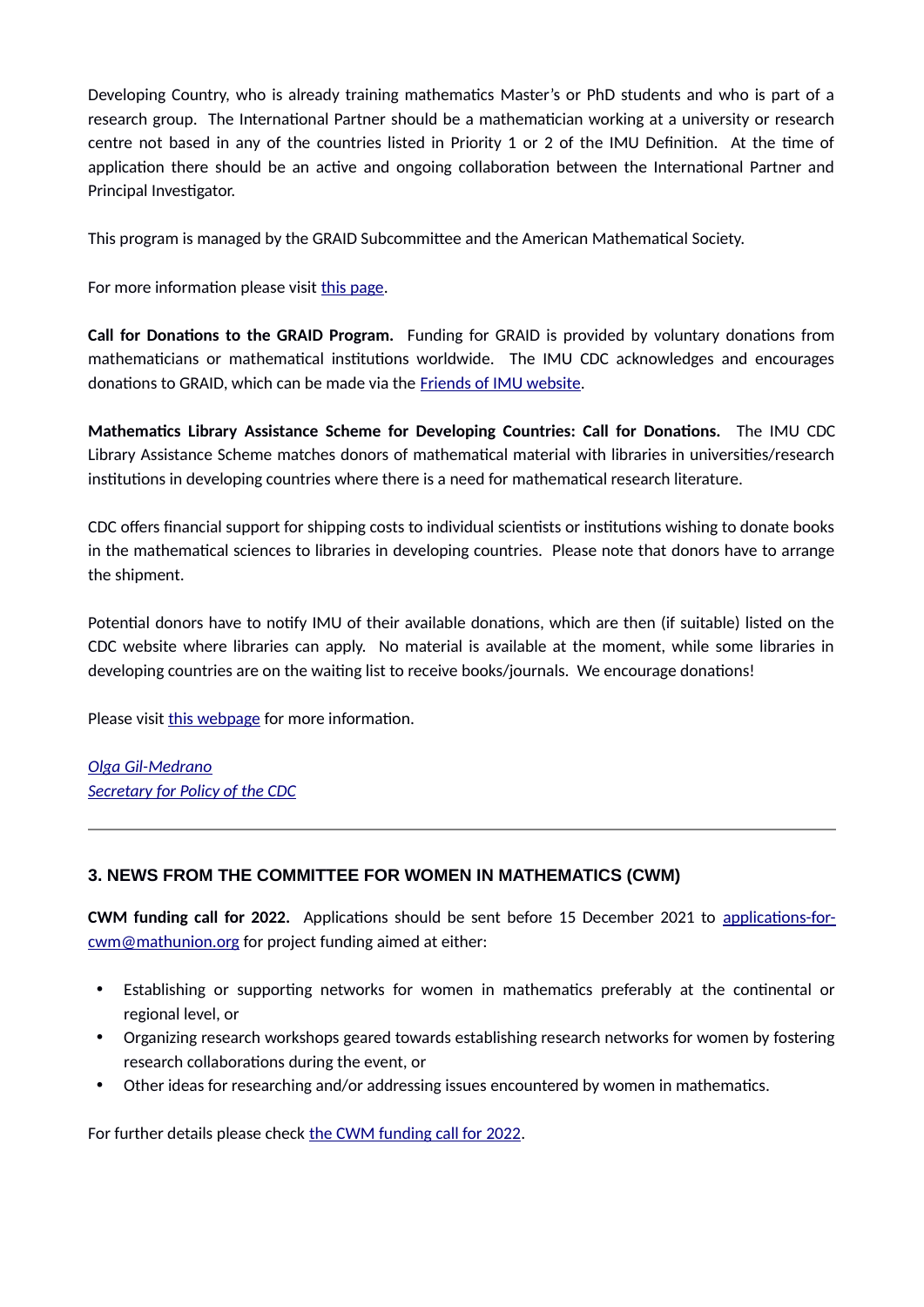**CWM Newsletter 6.** The [CWM Newsletter](https://www.mathunion.org/cwm/about/cwm-newsletter) appears twice a year, in November and May. [CWM Newsletter 6](https://www.mathunion.org/fileadmin/CWM/Initiatives/CWMNewsletter6.pdf) includes an interview with CWM member Josephine Wairimu, News From CWM (CWM 2022 call, information about (WM)²... and much more). Other News and Announcements (Mathematics without Borders, prizes and honours to very successful women mathematicians, meetings, reports etc), and article about initiatives for women in mathematics in Japan written by Makiko Sasada.

To subscribe to the CWM Newsletter, visit [this page](https://www.mathunion.org/cwm/about/cwm-newsletter).

**World Meeting for Women in Mathematics 2022.** The second World Meeting for Women in Mathematics, (WM)² 2022, will take place in Saint Petersburg, on July 5, 2022, the day preceding ICM 2022. The program features four plenary lectures by distinguished female mathematicians from Russia and nearby countries: Mina Aganagić, Eugenia Malinnikova, Natalia Vladimirovna Maslova and Maryna Sergiivna Viazovska. See more [here](https://2022.worldwomeninmaths.org/).

**CWM ambassadors virtual meetings.** CWM organized virtual regional meetings of its 150 ambassadors by continent, in Europe, Africa, Asia and Oceania, and the Americas. The aim was to discuss various aspects of the gender gap in mathematics, and initiatives taken to reduce it, in order to share best practices. After the successful continental meetings, a virtual general meeting of all CWM ambassadors will take place from 2pm to 5pm CET on 11 February 2022. For more details, visit [this webpage.](https://www.mathunion.org/cwm/about/cwm-ambassadors)

#### *[Marie-Françoise Roy](https://irmar.univ-rennes1.fr/en/interlocutors/marie-francoise-roy) and Carolina Araujo*

*Chair and Vice-chair of the IMU [Committee for Women in Mathematics](https://mathunion.org/cwm/)* 

## **4. THE 2022 ICM NOETHER LECTURER: MARIE-FRANCE VIGNÉRAS**

The 2022 [ICM Emmy Noether Lecture](https://www.mathunion.org/imu-awards/icm-emmy-noether-lecture) will be delivered by [Marie-France Vignéras](https://webusers.imj-prg.fr/~marie-france.vigneras/), Professor Emeritus of the Institut de Mathématiques de Jussieu, Paris, France.

A native of France, Marie-France Vignéras grew up in Sénégal and subsequently studied at the Université de Bordeaux, where she completed her PhD in 1974 on the arithmetic of quaternion algebras, under the supervision of Jacques Martinet. With stints elsewhere in France, and at research institutes around the world, she has spent most of her career at the Université Paris 7 (now called IMJ at Université de Paris). She was a plenary speaker at the European Congress of Mathematics in 2000 and an invited speaker at the ICM in 2002. She is the recipient of the Médaille Albert Châtelet, the Silver Medal of the CNRS, the Humboldt Prize and the Petit d'Ormoy Prize of the Académie des Sciences de Paris.

Marie-France Vignéras has been a leading number theorist for over four decades. Early career highlights include her 1978 proof of the existence of non-isometric closed hyperbolic surfaces with the same spectrum, as a consequence of her number-theoretic results. This answered negatively the question of Mark Kac, popularly posed as "Can one hear the shape of a drum?", for hyperbolic surfaces. Much of her later work has centered around representation theory in arithmetics, with many deep contributions, from her proof of a mod-*l* local Langlands correspondence for GL(*n*) compatible with the complex local Langlands correspondence, to her recent work classifying mod *p* representations of *p*-adic reductive groups. Through her work she has had a profound influence on development of the Langlands program and the representation theory of *p*-adic groups. She has also had a huge influence on the mathematical community,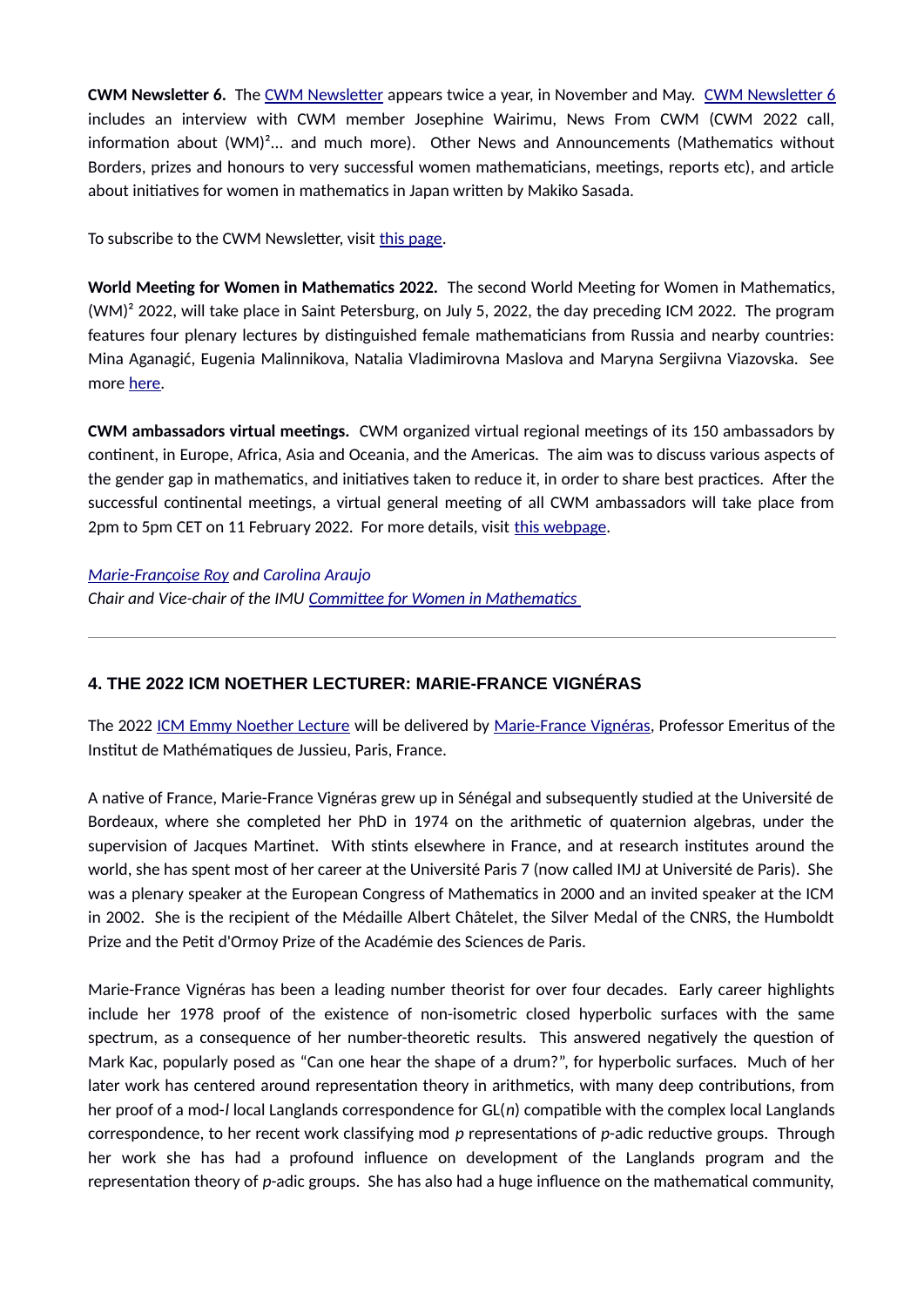e.g., through mentoring, where notable PhD students include Jean-Loup Waldspurger and Jean-François Dat.

*ICM Emmy Noether Committee*

### **5. IDM 2022 INTERNATIONAL DAY OF MATHEMATICS**

**The 2022 IDM Event Map.** The [2022 IDM](https://www.idm314.org/index.html#event-map) Event Map is now online. Anyone planning an IDM celebration in 2022 is invited to make a pre-announcement on the IDM website; details on the planned event can be added later.

**IDM classroom activities and larger events.** The IDM Governing Board hopes to increase significantly the number of schools celebrating the IDM, either in the classroom, or through a larger event. One way to interpret the [2022 IDM theme "Mathematics Unites"](https://www.idm314.org/#theme2022) is the fact that the whole planet shares the same mathematical language. To illustrate this through a school activity, some [proofs without words](https://www.idm314.org/resources/activities/idm-proofs-without-words-en.pdf) have been added to the material proposed for [classroom activities](https://www.idm314.org/organize.html#classroom-activities). The IDM Governing Board needs your help for reaching the schools and school networks of your country: invite them to celebrate and to join the IDM community by registering to the IDM newsletter.

**IDM Ambassadors.** The IDM Governing Board is looking for IDM Ambassadors in all countries of the world to help increase celebrating the IDM. If you are interested to become an IDM Ambassador, please send a message to [info@idm314.org](mailto:info@idm314.org?subject=IDM%20Ambassadors). IDM Ambassadors will be acknowledge on the [IDM website.](https://www.idm314.org/)

**IDM Newsletter.** If you have not yet done so, [register to the IDM Newsletter](https://gmail.us20.list-manage.com/subscribe?u=60a750d472d327e9f38325f16&id=773d66c5d9) on the IDM website to learn of all announcements.

*[Christiane Rousseau](https://dms.umontreal.ca/fr/repertoire-departement/professeurs/portrait/rousseac) Chair of the [IDM Governing Board](https://www.mathunion.org/outreach/IDM)*

## **6. THE 9TH HEIDELBERG LAUREATE FORUM**

The 9th [Heidelberg Laureate Forum](https://www.heidelberg-laureate-forum.org/) (HLF) will take place in Heidelberg, Germany, 18 to 23 September 2022. At the HLF, all winners of the Fields Medal, the Abel Prize, the ACM A.M. Turing Award, the Nevanlinna Prize, and the ACM Prize in Computing are invited to attend. In addition, young and talented computer scientists and mathematicians are invited to apply for participation.

The HLF serves as a great platform for interaction between the masters in the fields of mathematics and computer science and young talents. Over the course of the week-long conference, young researchers will be given the exclusive possibility to connect with their scientific role models and find out how the laureates made it to the top of their fields.

Applications for participation at the 9th HLF are open in three categories: Undergraduate/Pre-Master, Graduate PhD, and PostDocs. Young researchers are encouraged to submit their applications by 11 February 2022 (midnight CET).